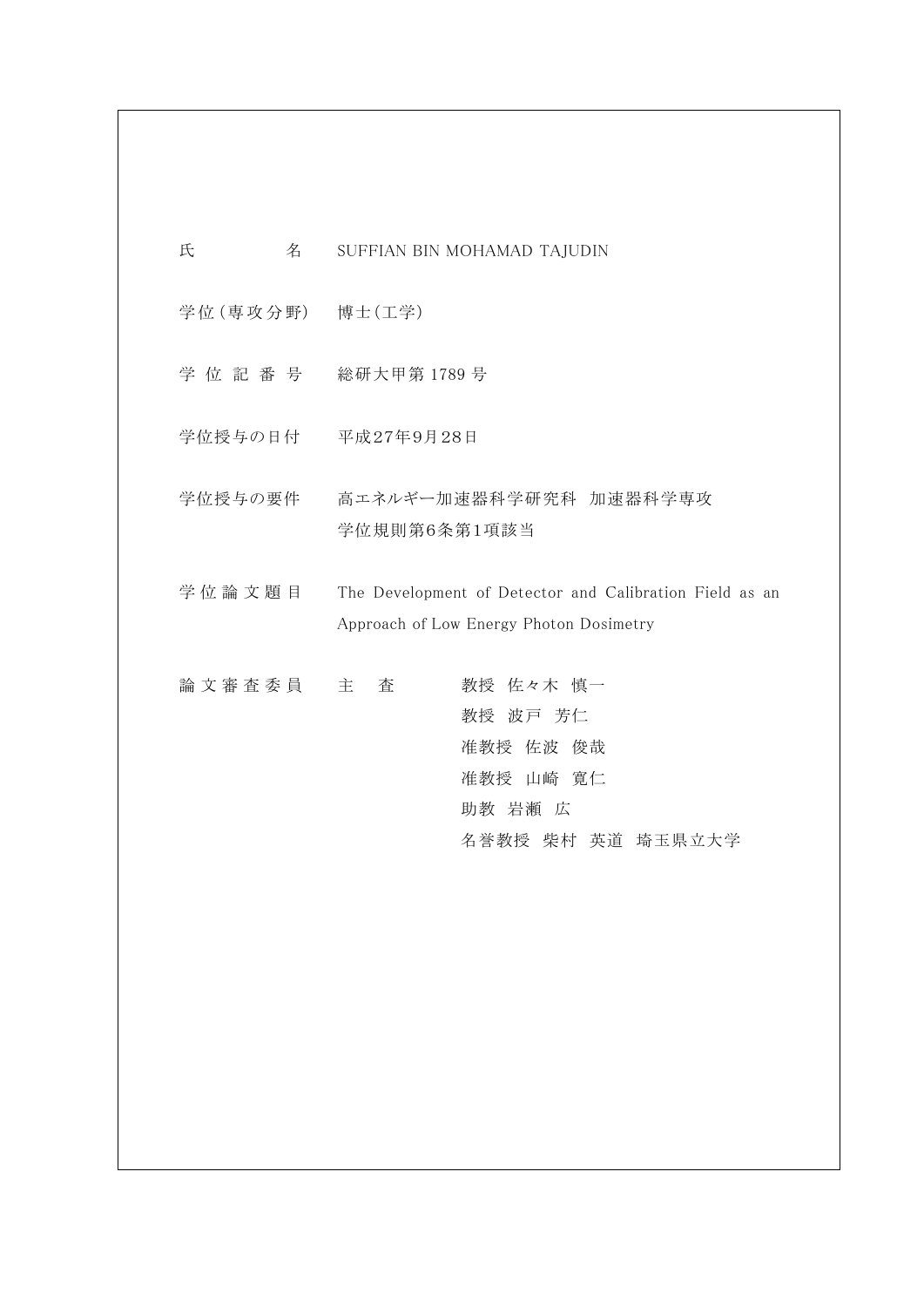## 論文内容の要旨

## Summary of thesis contents

In workplaces near radiation-generating devices and radioactive sources, such as accelerators, X-ray tubes, and radioactive nuclei, radiation dose must be controlled properly to prevent hazards caused by exposure to radiation. Photon dosimetry is required in these situations because photons are easily produced as secondary radiation of energetic charged particles and neutrons, and emitted from materials activated by irradiation of primary particles. Concerning photon dosimetry, many dosimeters, methods, and standard fields have been developed that involve the energy region of interest in the present research.

Following the nuclear reactor accident in Fukushima in 2011, a concern for Cs-137 contamination has increased alone with an interest in radiation safety. From distributions of Cs-l37 during the Fukushima accident, many detected photons have energies of  $\sim$ 200 keV as a result of the multiple Compton scattering. This is also an energy region of interest for medical dosimetry researches including  $\gamma$  sources used in nuclear medicine and diagnostic radiology. The dosimetry for photons with energy of hundreds keV is very important in various fields, but the appropriate detector for this range is limited almost only to an ionization chamber and there is no mono-energetic source which is suitable to the low energy region around the energy of 200 keV.

In the present research, studies of photon dosimetry up to several hundred keV of energy were performed by the following two approaches. One is to measure the response of plastic scintillator for various photon energies, and the other is the development of a mono-energetic low-energy photon field. These are used to further improve dosimetric reliability of the existing employed dosimeters.

For photon  $(\gamma/X)$  detectors and dosimeters, the energy of incident radiation is a major factor that may distort their responses. The dosimeters are normally calibrated at high-energy photons using a radioactive source such as Cs-137 (662 keV), but they are used in the majority of cases at a lower energy region. The variation of the response of a dosimeter as a function of photon energy must be examined. Especially, the region around 200 keV is critical for the response of a dosimeter owing to the transition point of photon interaction from photoelectric effects to Compton scatterings. Some dosimeters such as NaI(Tl) are known to have an excess response for  $\sim$ 200 keV photons. Currently, the best way to evaluate the photon dose is by measuring it with a properly calibrated air ionization chamber, which is a common reference for dose measurements in various fields since it has a flat response independent of photon energy. In medical applications such as interventional radiology or depth dose measurements in phantom, the dose measurements for narrow photon fields drive the needs of a smaller size dosimeter with high accuracy. A small-size ionization chamber is possibly used under the limitation of low efficiency due to the low density of air.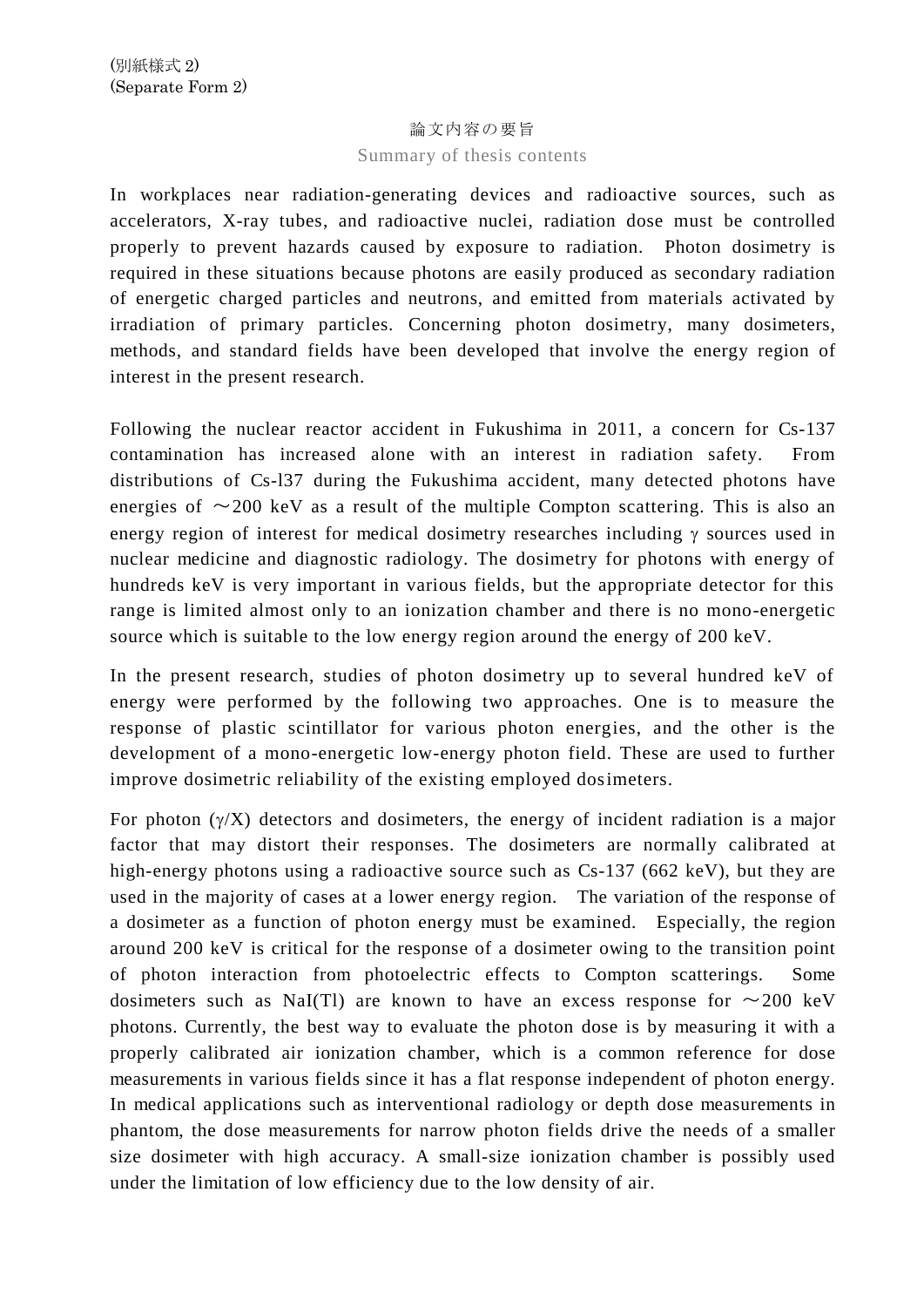A plastic scintillator is a good candidate for photon dosimetry because its effective atomic number approximately equals to that of human soft tissue. The plastic scintillator has also several advantages as a detection material such as higher detection efficiency, lower cost, flexibility in shape, and independence of atmospheric factors like pressure, humidity and temperature. Because of its 863 times higher density than that of air, a small size of detector is possible using plastic scintillator.

If a linear relation between absorbed energy and light output exists, an absorbed dose in the scintillator is obtained from the measurement of light output through direct summation of the energy deposition spectra. But the light output as a function of photon energy is not linear and decreased significantly below 150 keV. The light yields (the light output per the deposit energy) were obtained experimentally as a function of energy using the Compton coincidence technique in this study, because it is necessary in obtaining precisely the absorbed dose from the light output spectra. The decrease of light yields in low energy region could be explained with the quenching effect in scintillator by using the model developed by Birks, where the high ionizing density along the particle track in scintillator would be responsible for the reduction of light yields, i.e. quenching. The light yield were well fitted with the results obtained by the equation derived by Birks, and a value of quenching parameter could be obtained. Using the quenching parameter obtained and the resolution in a photo-peak measured for 59.5 keV  $\gamma$ -rays from Am-241, the pulse height distributions due to light outputs were well reproduced by EGS5 Monte Carlo calculation. The absorbed doses obtained experimentally from the light outputs were confirmed to be in agreement with those evaluated by EGS5 within errors of 3-13% for photons of energies from 59.5 to 835 keV. To examine the response of scintillators as a dosimeter, the ratios of the absorbed dose in scintillators and that in a soft tissue were calculated using EGS5, where scintillators doped with high Z materials were taken into consideration because the difference in the response comes from the difference of effective atomic numbers between scintillator and tissue. The calculation suggested that decrease of the ratio in the low energy region could be compensated by doping heavy materials such as lead into the plastic scintillator. These were also confirmed by the experiments using plastic scintillators doped with several concentrations of lead. As a result, the scintillator doping with 0.5% lead was found to show an approximately flat response.

Another method for ensuring the accuracy of photon dosimetry involves calibration of dosimeters which are actively carried out at several laboratories such as at the Facility of Radiation Standard, JAEA (Japan) and at National Institute of Standard and Technology, NIST (US). Mono-energetic photon fields are preferable for this purpose since the energy response of dosimeters becomes more obvious. Several radioactive sources with known activities have been used for this purpose, of which the primarily photon energies exceed 600 keV. Between 30 and 400 keV, filtered X-rays are also candidates though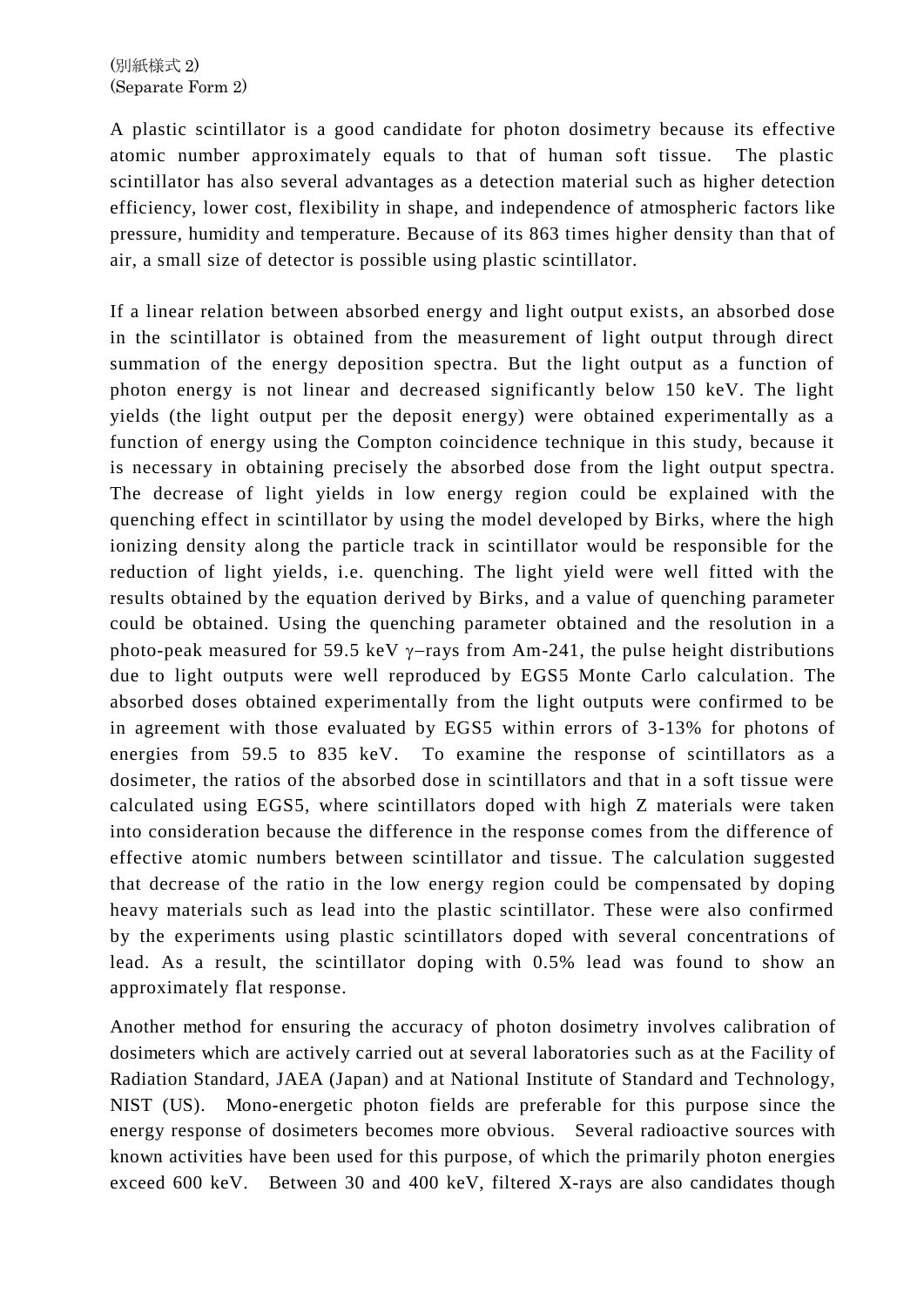they are broader in energy width and are less affordable to prepare. Around 200 keV is a missing energy region for calibration. Several short half-life radioactive sources that suit this energy range are inadequate as references. As such, a stable mono-energetic field with approximately 200 keV of energy was most desirable for study purposes.

In the present research, a mono-energetic photon field with energy of  $\sim$ 200 keV was developed using a radioactive source with a backscatter layout. The backscatter layout allows the calibration of dosimeter for two different energies with a single radioactive source. The setup was optimized through calculations and experiments to minimize the low energy component and to obtain field uniformity. The optimal backscatter layout was found to comprise a 1 x 1 m<sup>2</sup> steel floor, a radioactive source placed 20 cm above the floor, and a 10 cm cubic lead block placed above the source. Under the proposed layout and using a 208-MBq Cs-137 source, a mono-energetic photon field with 190  $\pm$  9.6 keV (FWHM) and a dose rate of 3.18  $\pm$  0.18  $\mu$ Sv/h was obtained within an area of  $10 \times 10 \times 10$  cm at distance of 15 to 25 cm above the lead block. The energy width of the field was half of that of the existing field as shown by an X-ray generator using a cadmium zinc telluride detector.

There were two major issues which prevent utilizing plastic scintillator for low energy photon dosimetry; one issue is the existing of obvious non-linear relationship between absorbed energy and light output, another issue is the lack of appropriate calibration field. This study deals with both of these issues and obtained substantial progress. Thus, applicability of plastic scintillator for low energy photon dosimetry is substantially improved by this research.